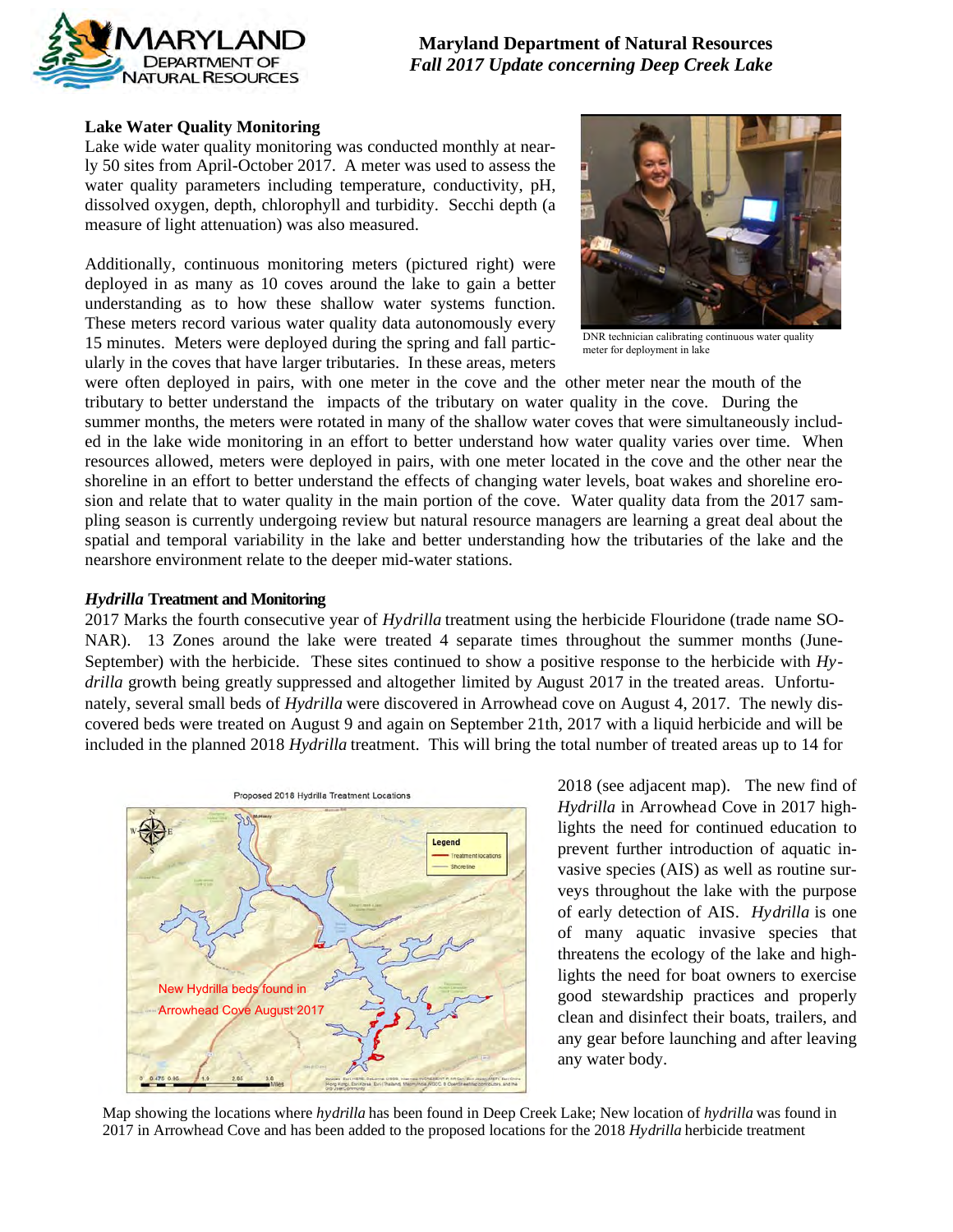

## **Submerged Aquatic Vegetation (SAV) Monitoring**

In 2017, the Department completed the eighth year of SAV related monitoring. This monitoring includes two primary efforts: the annual SAV underwater transect survey (done at a total of 8 sites around the lake), and the annual SAV shoreline survey whereby the entire 68 mile shoreline of the lake is surveyed. Both efforts are aimed at providing baseline SAV data capable of detecting changes in the plant community over time.

The 2017 underwater transect survey was expanded from 8 locations to include 4 additional locations found within the coves where water quality monitoring is actively taking place. The reason for this addition was to better relate water quality data to SAV data. The 4 locations where transects were added include Cherry Creek

Cove, Blakeslee Cove, Poland Run Cove and Paradise Cove (see map). SAV beds are critical habitat for lake biota such as fish and invertebrates and help provide needed oxygen to the water column, absorb excess nutrients and filter out suspended sediments. Species composition, density and depth of water in which plants inhabit are valuable biological indicators of overall lake health and water quality. Changes over time in species composition, density or depth can signal changes in water quality and help scientists target areas of the lake where additional monitoring would be beneficial. The 4 locations added to the underwater SAV survey provide better coverage lake-wide in addition to helping relate SAV to water quality.

## While the 2017 SAV report won't be

SAV Transect Sites at Deep Creek Lake (2010-present)



Map showing locations of 8 'historic' transect sites along with the 4 new transect sites added to the monitoring effort in 2017

available until spring 2018, scientists observed continued increases in native plants *Vallisneria americana* (wild celery) and *Potamogeton amplifolious* (Broad-leafed pondweed) which are both great habitat for both juvenile and larger fish as well. The native plant, *Elodea* (common waterweed), which was once more common throughout the lake historically but had diminished in abundance and density in recent years, was still evident throughout the lake but perhaps not as abundant as was observed in 2016. The presence of these three species allow for diverse, native SAV habitat that provides ground cover species to hold sediments in place as well as diverse canopy forming species that provides ample fish habitat.

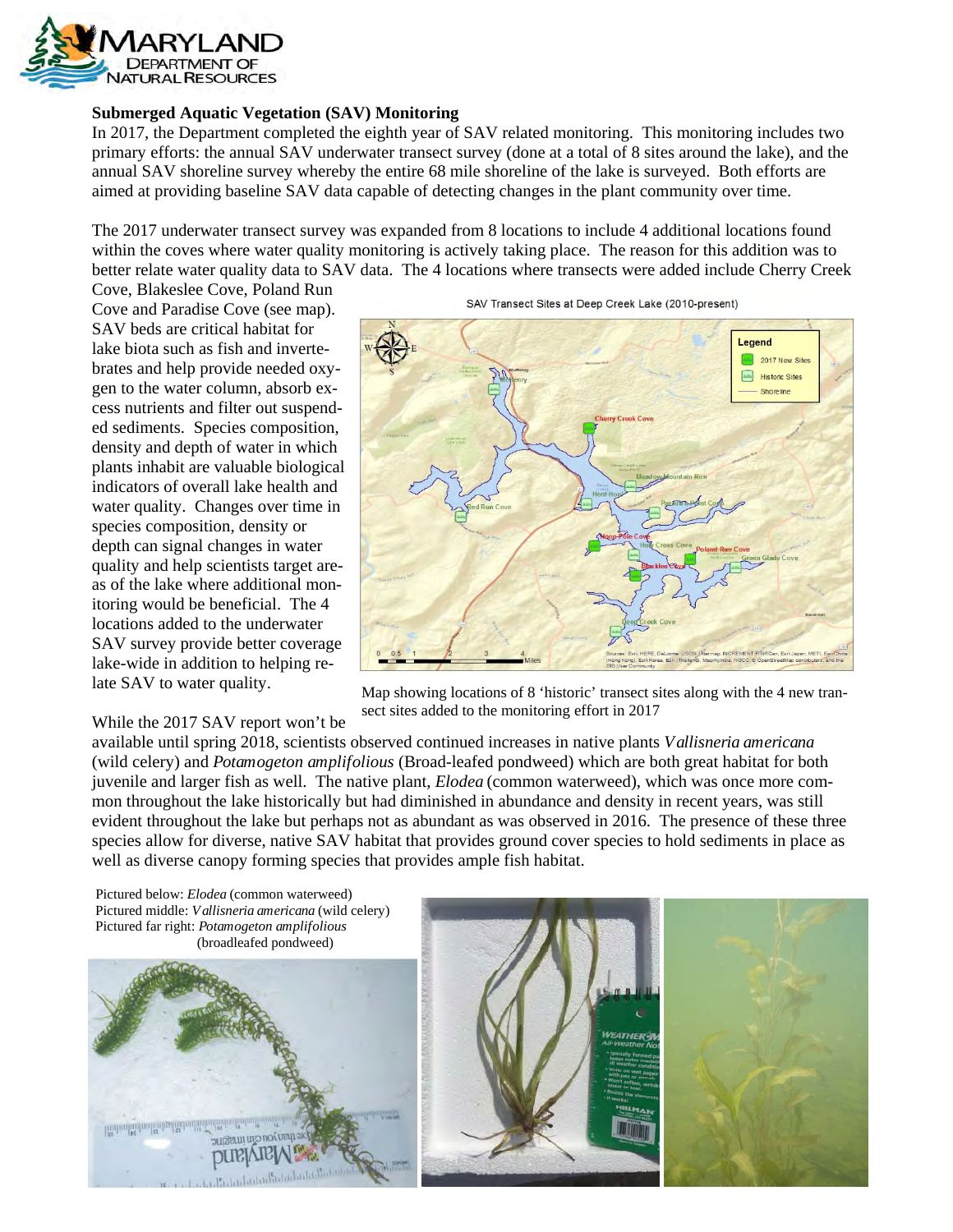

## **Aquatic Invasive Species Education and Monitoring**

Aquatic invasive species (AIS) educational efforts and monitoring continued in Deep Creek Lake in 2017. One of the most important aspects of this effort is the Boat Launch Stewards that offer voluntary boat inspections at



the Deep Creek Lake State Park Boat Ramp. This was the 4th year of the effort, and 3rd year whereby the Deep Creek Lake Natural Resource Management Area (DCL NRMA) in cooperation with Garrett College, provided inspections from Memorial Day through Labor Day. In addition to inspecting boats and educating boaters about the need for proper cleaning of their boats and gear, data from this effort is used to

direct other AIS efforts. For example, boat steward data was used to identify the most heavily traveled roads whereby AIS educational road signs were posted. The AIS road sign effort was completed in the spring 2017, in cooperation with the Property Owners Association of Deep Creek Lake

(POA). AIS Road signs, educating the public of the importance of properly cleaning, draining and drying their boat prior to launching on DCL, were placed at over 8 roadside locations around the lake. Not only did the POA pay for and install the AIS road signs but they wanted to further help the Department with AIS education and paid for the materials and signage to build AIS disposal stations which were donated to participating local marinas that



are capable of launching public boats. Pictured above left: Boat launch steward conducting voluntary boat inspection at Deep Creek Lake State Park ramp Pictured above right: POA installing AIS signage along roadways leading to Deep Creek Lake; photo courtesy of Property Owners Association of Deep Creek Lake

One of the highlights of the Boat Launch Steward Program is for the past two years, they have intercepted an-



other high alert aquatic invasive species of concern, zebra mussels (*Dreissena polymorpha*), before the boat launched onto Deep Creek Lake (see http://news.maryland.gov/ dnr/2017/07/17/zebra-mussels-found-on-boat-destined-for-deep-creek-lake/). On July 9, 2017 Boat Launch Stewards found viable zebra mussels attached to mifoil leaves (an AIS plant) on an incoming boat attempting to launch at the Deep Creek Lake State Park boat ramp. The plants and attached zebra mussels were removed from the boat and the boat did not launch at that time onto Deep Creek Lake. Zebra mussels are among the many species of AIS that threaten the ecology of Deep Creek Lake and fur-

ther highlight the need for responsible boating practices such as properly cleaning and decontaminating boats and gear. The Department is planning to begin a comprehensive zebra mussel monitoring program in the spring of 2018. More details as to the specifics of the program will be available in early 2018.

In addition to controlling for *Hydrilla* already found in the lake and preventing further introductions of both *Hydrilla* and zebra mussels, additional AIS monitoring is done for other species of concern as well. In 2015, DNR staff found Curly Pondweed (*Potamogeton crispus*) growing in a small section of the Pawn Run area of the lake. A manual hand removal effort was done at that time to try and limit the spread and test the efficacy of this type of approach with such a small population of plants. Since then, staff has been monitoring that population and searching the lake in an effort to determine if the population is spreading throughout the lake. Two other locations, Arrowhead Cove, and a location in Hickory Ridge Cove, were found in 2017 to have a few small plants of Curly Pondweed. This species and the few populations found in DCL will continue to be monitored closely.



Pictured above: Zebra mussel on attached milfoil plant found on boat attempting to launch onto DCL Pictured right: Curly Pondweed (*Potamogeton crispus*) is one of the AIS plants found in Deep Creek Lake